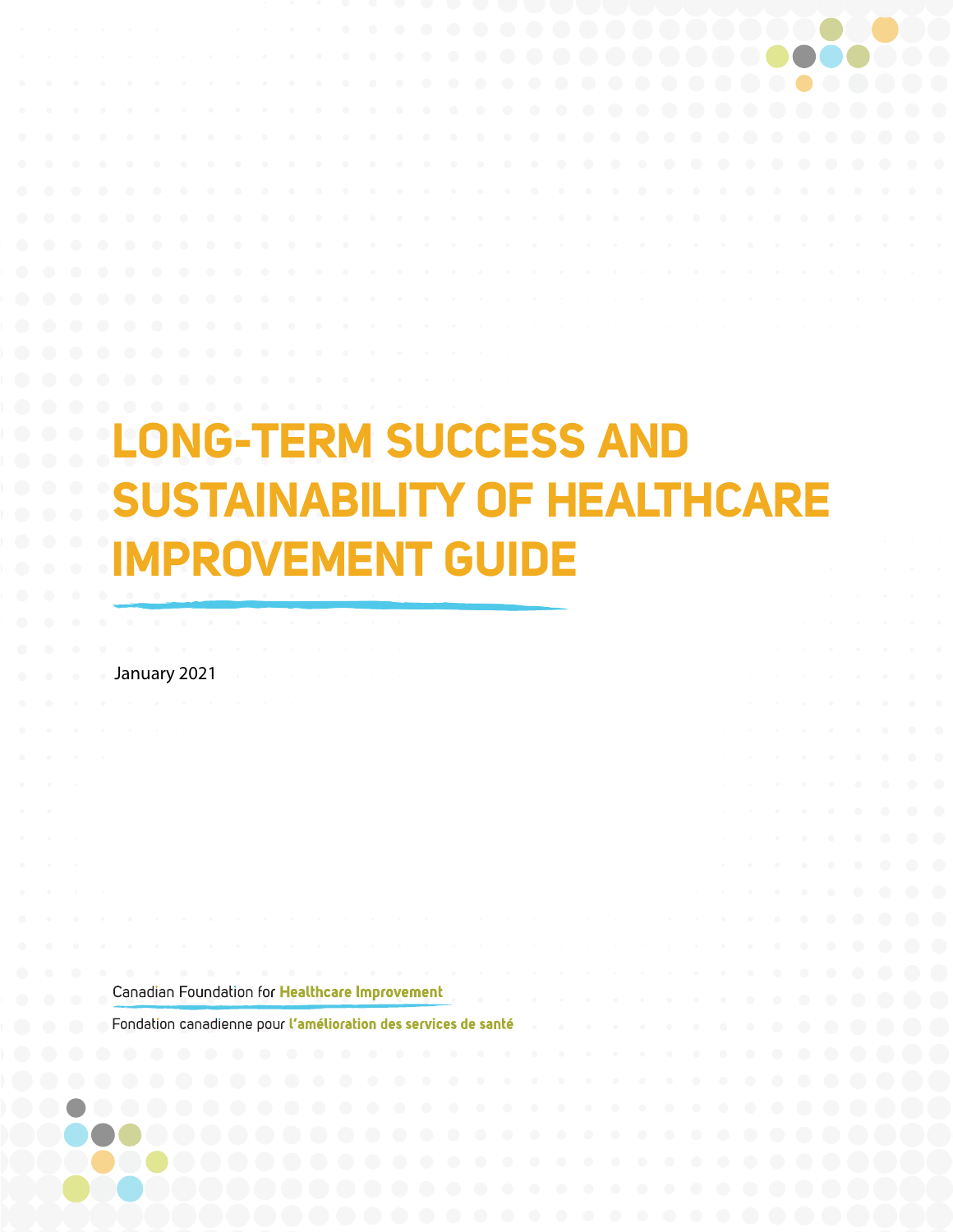#### **About The Canadian Foundation for Healthcare Improvement**

CFHI works shoulder-to-shoulder with partners to accelerate the identification, spread and scale of proven healthcare innovations. Together, we are delivering lasting improvement in patient experience, work life of healthcare providers, value for money and the health of everyone in Canada.

. . . . . . **. . . . . . . . . . .** .

CFHI is recognized as a leader in patient, family and caregiver engagement. Since 2010, we have led collaboratives and championed partnerships with patients and families to improve quality across the continuum of care.

All rights reserved. The Canadian Foundation for Healthcare Improvement is a not-for-profit organization funded by Health Canada. The views expressed herein do not necessarily represent the views of Health Canada.

Canadian Foundation for Healthcare Improvement 150 Kent Street, Suite 200 Ottawa, ON K1P 0E4

General Enquiries: [info@cfhi-fcass.ca](mailto:info%40cfhi-fcass.ca?subject=) | 1-613-728-2238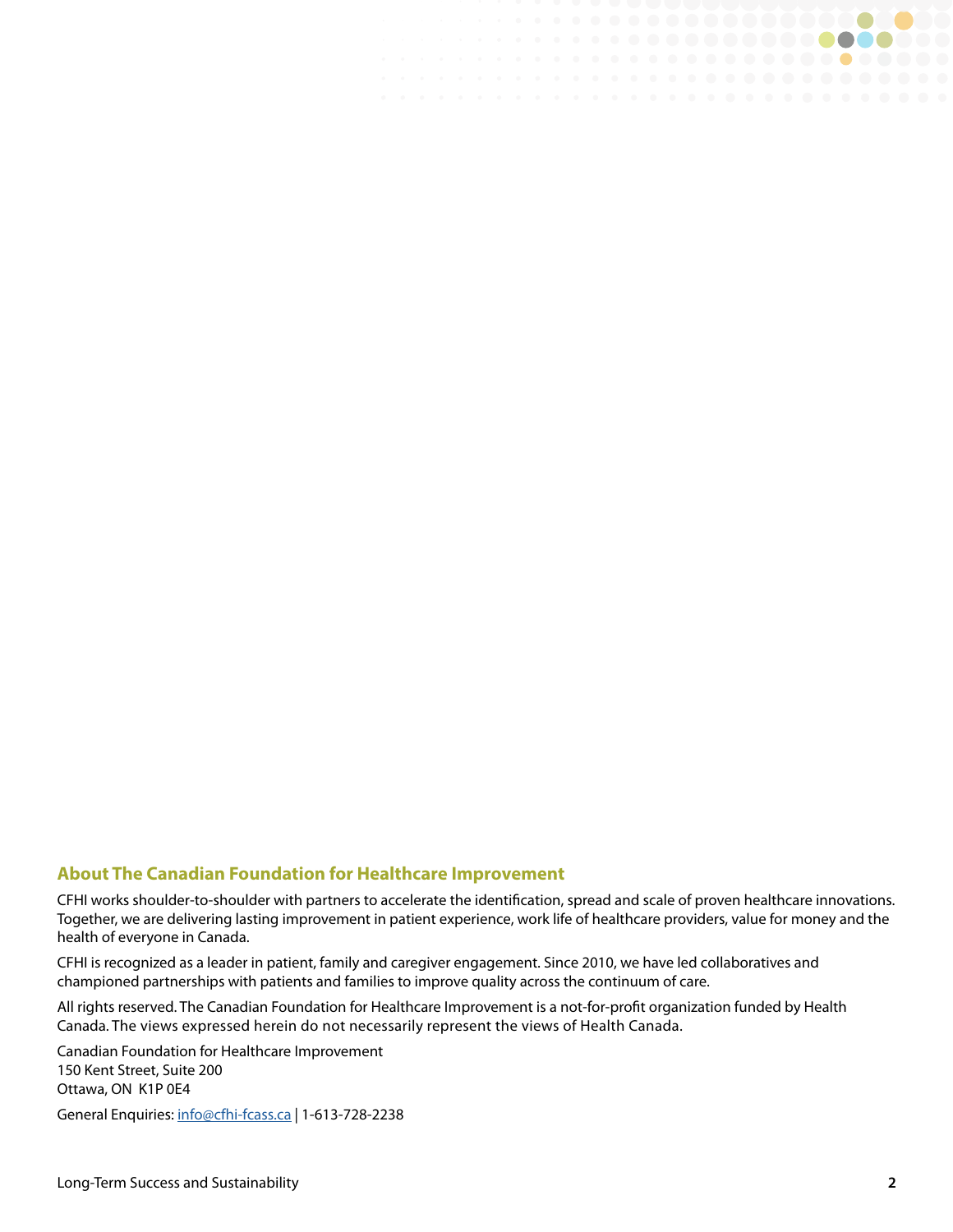# **TABLE OF CONTENTS**

| Promoting Sustainability and Long-Term Success of a Healthcare Improvement Initiative 6 |  |
|-----------------------------------------------------------------------------------------|--|
|                                                                                         |  |
|                                                                                         |  |
|                                                                                         |  |
|                                                                                         |  |
|                                                                                         |  |
|                                                                                         |  |
|                                                                                         |  |
|                                                                                         |  |

DO OO

 $\bullet$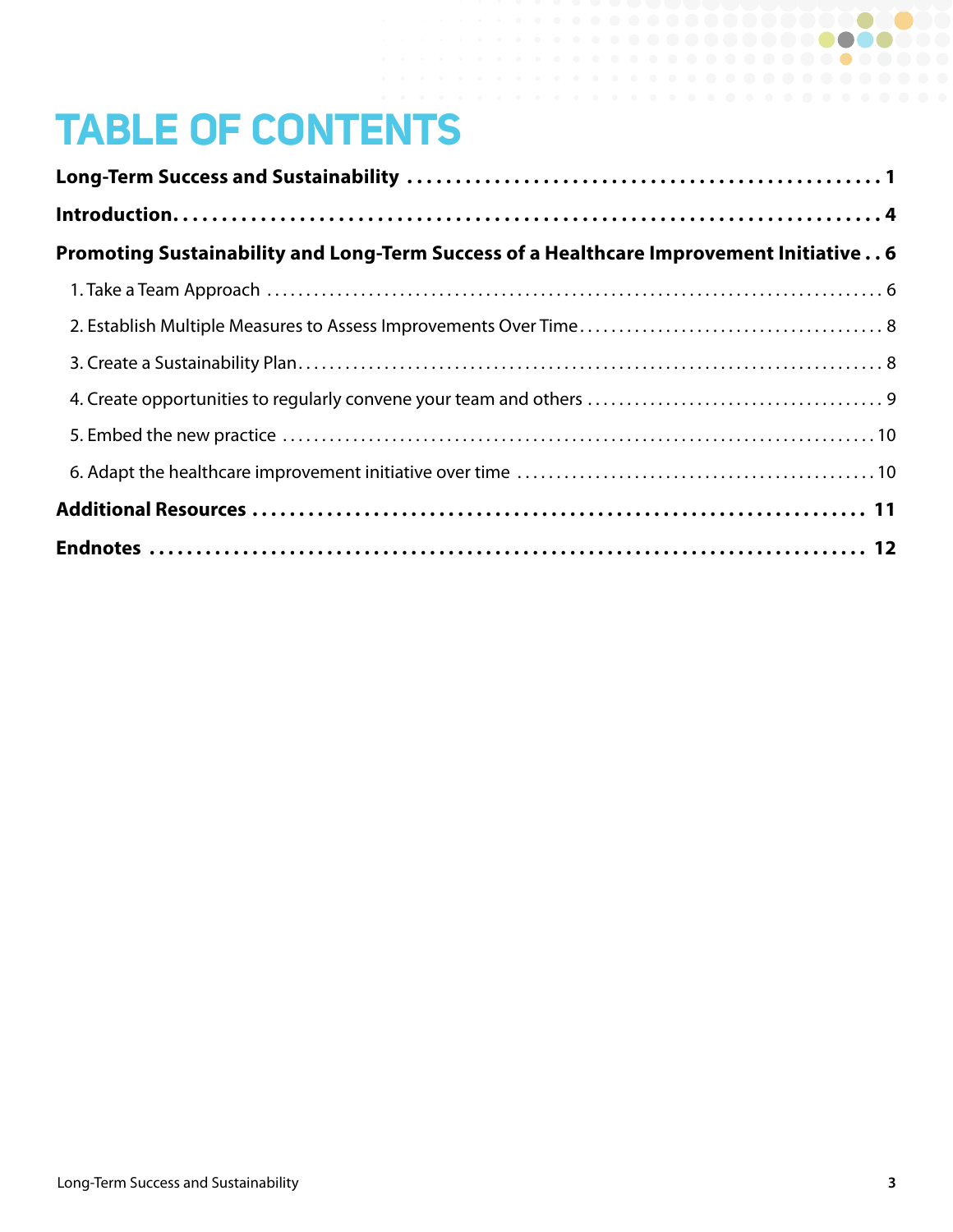# <span id="page-3-0"></span>**INTRODUCTION**

This resource will inform your plans to implement a healthcare improvement initiative that creates lasting improvement in patient, family and/or caregiver experience, health, and/or work life of providers. The information in this Improvement Resource was compiled from a variety of resources identified in the reference list, including Health Quality Ontario's Implementing and Sustaining Change primer,<sup>1</sup> and is based on CFHI's work leading partnerships to sustain and spread proven innovations.

#### **How To Use This Resource**

This resource is to be used in the initial planning phases of an improvement initiative, as well as during the implementation, evaluation, sustainability and spread stages. Review and discuss the information in this resource with those responsible for leading the improvement initiative, including patient, family, and/or caregiver partners, and staff who will be impacted by or who can influence the change. Then, with your team, consider the following:

- Document plans and actions to implement the healthcare improvement initiative. CFHI's Healthcare [Improvement Planner](https://www.cfhi-fcass.ca/docs/default-source/itr/tools-and-resources/qi/healthcare-improvement-planner-e.pdf) is a resource to use to create detailed plans, to achieve healthcare improvement goals.
- Develop the measures your team will collect, monitor and report during the healthcare improvement initiative, to show if the changes being made are having a positive impact. CFHI's [Measurement for Improvement Resource](https://www.cfhi-fcass.ca/docs/default-source/itr/tools-and-resources/qi/measurement-for-quality-improvement-template-e.pdf) [and Planning Template](https://www.cfhi-fcass.ca/docs/default-source/itr/tools-and-resources/qi/measurement-for-quality-improvement-template-e.pdf) is a resource you can use to create your measurement plan.
- Create plans to support your long-term success and sustainability goals, after you have achieved evidence that your improvement is demonstrating lasting improvement. CFHI's Long Term Success Tool and Action [Planner](https://www.cfhi-fcass.ca/docs/default-source/itr/tools-and-resources/qi/long-term-success-sustainability-tool-action-planner-e.pdf), based on the Long-Term Success Tool created by Laura Lennox et. al (2017),<sup>2</sup> can help create detailed sustainability plans in the middle and later stages of an improvement initiative.

#### **What is Sustainability?**

In the context of healthcare improvement, sustainability has been achieved when:3

- New ways of working and improved outcomes have become the norm
- Work culture has shifted so the change is part of daily practice, rather than a new, "add-on"
- Gains from the improvement initiative are maintained without reverting to previous ways of doing things and adapt over time to reflect new evidence
- Many people continue to benefit from the improvement

#### **How and When Should You Plan for Sustainability?**

Planning for sustainability is important during all phases of an improvement journey – including in the planning and early implementation phases. Defining long-term success and sustainability goal(s) at the beginning of an improvement initiative will allow you to assess progress and adapt as your initiative progresses. The checklist below provides examples of sustainability goals that will suport sustainability (e.g. how will you embed the practice to make it easy to do?).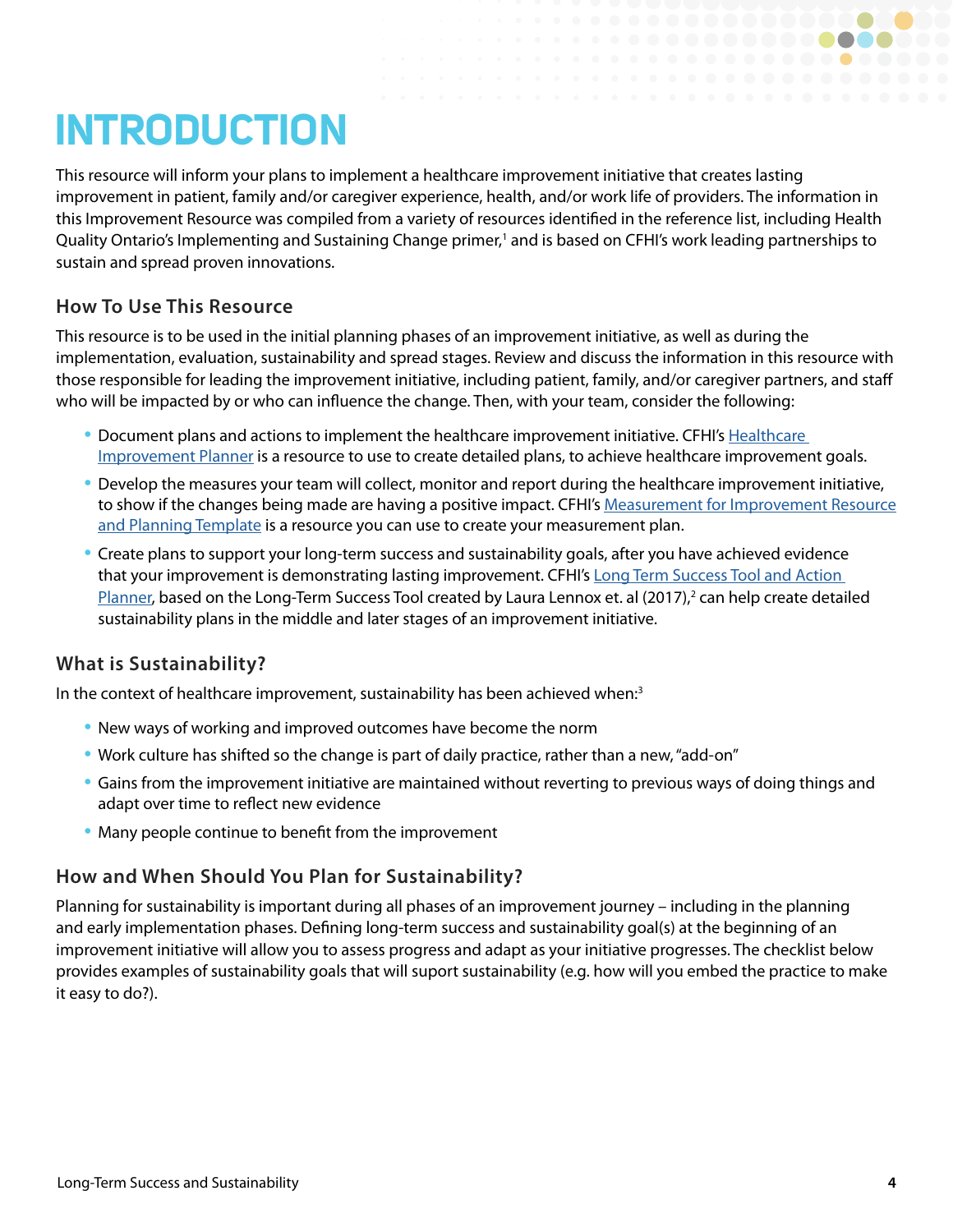#### **Checklist: Example Sustainability Goals for a Healthcare Improvement Initiative**

- $\Box$  Maintain and strengthen partnerships and/or develop new partnerships.
- $\Box$  Ensure initiative activities continue as common practice and reach more people.
- $\Box$  Engage staff and people with personal experience as key advisors for the improvement initiative (e.g. help to identify key issues and important improvement outcomes from their perspectives).
- $\Box$  Improve efficiency (e.g. makes jobs easier; fully embed the new practice into everyday practice so it's no longer perceived as a "new" initiative).
- $\Box$  Continue or increase the awareness of the problem or issue.
- $\Box$  Spread the initiative to reach and benefit more people.
- 
- 
- $\Box$  Other (specify):  $\Box$  Other (specify):
- $\Box$  Improve working relationships with partner organizations, patients, families and caregiver partners and other stakeholders.
- $\Box$  Maintain continued benefits for patients, families and others with lived experience.
- $\Box$  Share ongoing experiences for continuous improvement and adaptation of sustainability plans (e.g. updates at staff meetings and visual displays).
- $\square$  Spread and embed the improvement in new contexts through continued adaptation.
- $\Box$  Gain further funds to continue the initiative and maintain improvements.
- $\Box$  Maintain and strengthen new practices, procedures and/or policies.
- $\Box$  Expand skills.  $\Box$  Engage leadership.
- $\Box$  Other (specify):  $\Box$  Other (specify):
	-

CFHI's [Healthcare Improvement Planner](https://www.cfhi-fcass.ca/docs/default-source/itr/tools-and-resources/qi/healthcare-improvement-planner-e.pdf) and the [Long-Term Success Tool and Action Planner](https://www.cfhi-fcass.ca/docs/default-source/itr/tools-and-resources/qi/long-term-success-sustainability-tool-action-planner-e.pdf) provides detailed information and reflection questions related to the goals listed in the checklist and can be used to create detailed sustainability plans.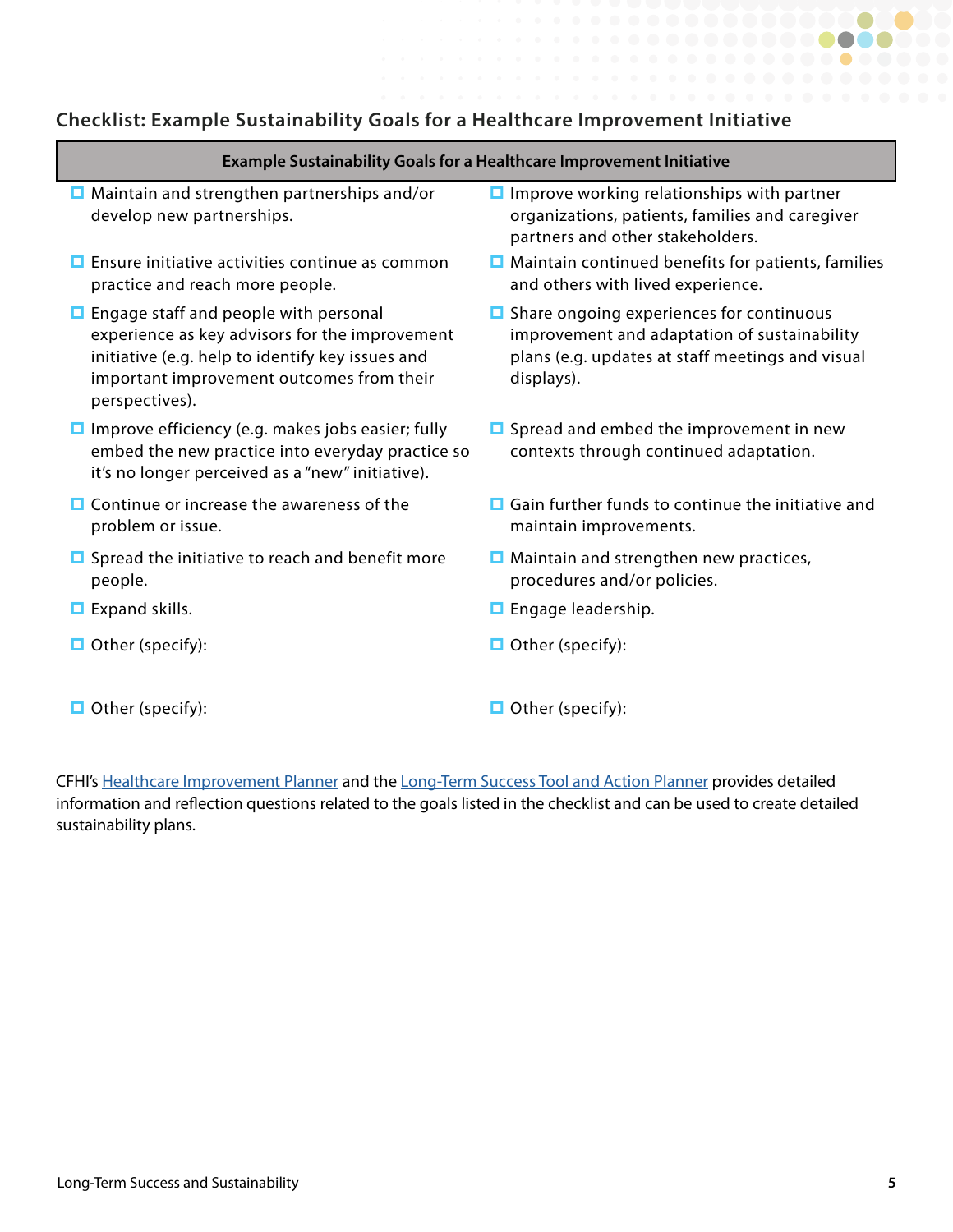## <span id="page-5-0"></span>**PROMOTING SUSTAINABILITY AND LONG-TERM SUCCESS OF A HEALTHCARE IMPROVEMENT INITIATIVE**

The list below provides tips and resources that can support sustainability and long-term success of a healthcare improvement initiative throughout the improvement journey (implementation, evaluation, sustainability and spread).



## **TAKE A TEAM APPROACH**

#### **Establish and partner with a diverse team responsible for planning, implementing, evaluating and sustaining your improvement initiative.**

Early and ongoing engagement from people who will benefit from, and/or who can influence success of, the new practice will help ensure the initiative is ready to be implemented and sustained.<sup>4</sup> Convene a small team of patient and family partners and inter-professional staff with diverse skills, professional backgrounds, cultures and perspectives to promote shared understanding of the opportunity for improvement, including:

- 1. **Patient, family and caregivers**, who have the time, resources and accountability to:
	- Bring perspective on how the new practice can improve their personal experience, outcomes and/or safety and the experience, outcomes and/or safety of others
	- Advise on education, evaluation and sustainability and long-term success planning and adaptations over time
	- Fulfill leadership roles, such as members of governance committees, evaluation and leads to develop and identify what needs to change, why and how
	- Help ensure a diverse set of lived-experience perspectives are consulted and considered (e.g. people of different ages, and from different cultures and different socio-economic back-grounds), to ensure shared understanding of the opportunity and strategies for the improvement
	- Serve as champions for other patients, families and staff, to ensure the lived experience perspectives are fully considered and incorporated
- 2. **Senior Leaders**, who have the time, resources and accountability to:
	- Ensure the initiative is, and remains, a strategic organizational priority (this will justify associated staffing and budget allocations,<sup>5</sup> and can increase the chance it will sustain through competing priorities)
	- Support culture change to identify how people feel about the initiative and ensure it is introduced in a way that acknowledges and responds to the concerns of everyone affected
	- Champion, role model and set expectations for partnership with people with lived experience (including providing fair compensation and removing barriers for participation)
	- Ensure staff have the time, resources and infrastructure to support the change
	- Champion the initiative with staff, board members and other stakeholders
	- Create/inform and support processes to ensure appropriate oversight and monitoring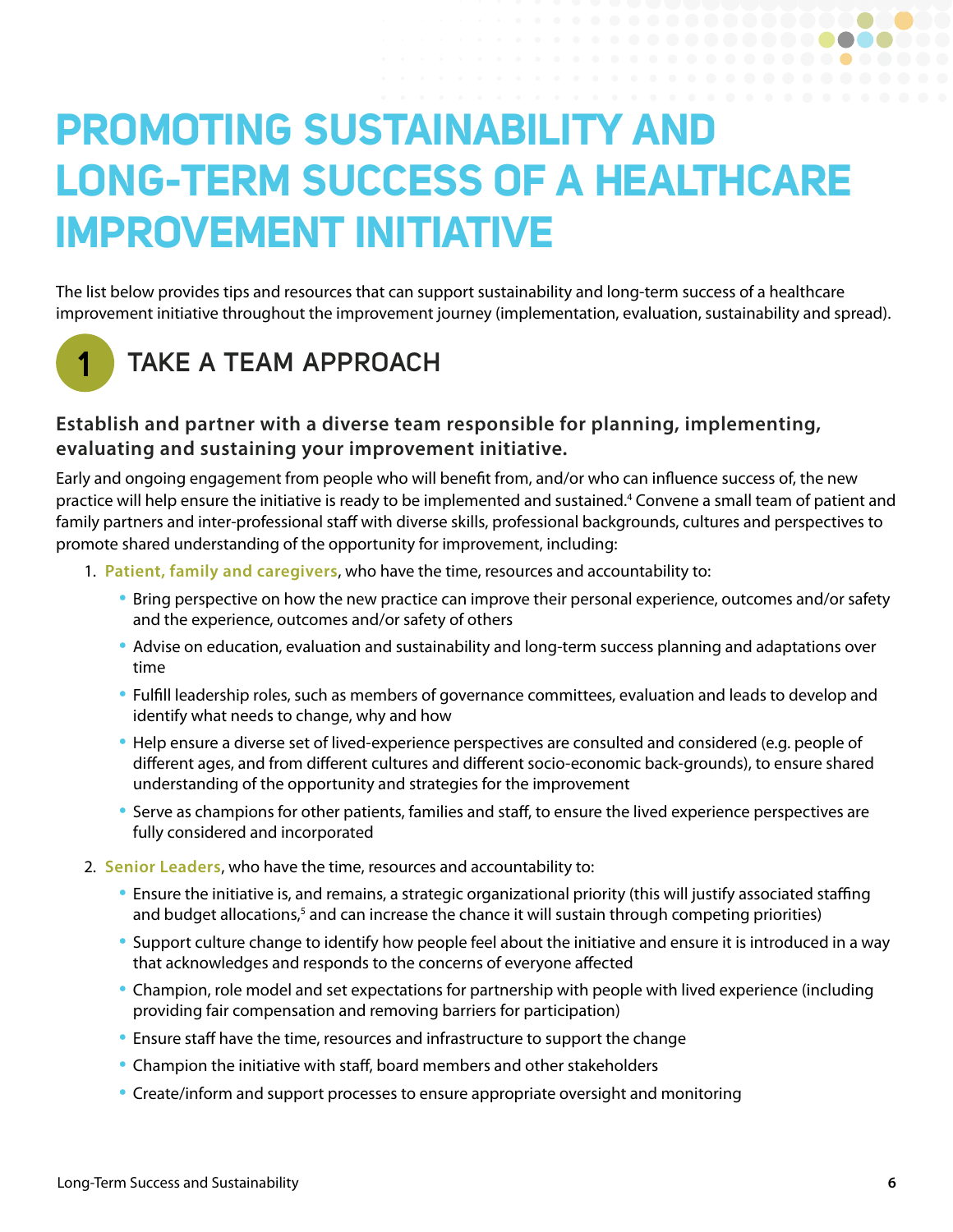- 3. **Interdisciplinary Staff**, who have the time, resources and accountability to:
	- Bring perspective on how the initiative will change/improve their work life and the outcomes for patients and families
	- Identify solutions for challenges, such as the possibility that staff may not agree the initiative is necessary, feel that other initiatives should take priority, or feel that extra work will be required
	- Identify ways to document and build the new practice into existing practices and processes, such as new employee orientation, job descriptions, policies and guidelines.
	- Help establish processes to monitor and support adherence to the new practice and identify opportunities for further improvement
	- Serve as champions and mentors for their peers to ensure key staff perspectives are considered throughout the quality improvement initiative

In addition, team members should include:

- 4. A **team lead**, who has time, resources and accountability to:
	- Coordinate and oversee the day-to-day activities
	- Serve as a key coordinator and motivator of the team
	- Ensure regular and ongoing communication with staff, patients, caregivers and relevant committees/ councils
- 5. An **evaluation and measurement lead**, who has time, resources and accountability to:
	- Support the tracking and reporting of results over time
	- Support progress reporting and sharing within the team
	- Support the team to understand and interpret data over time to inform whether changes are leading to tangible improvement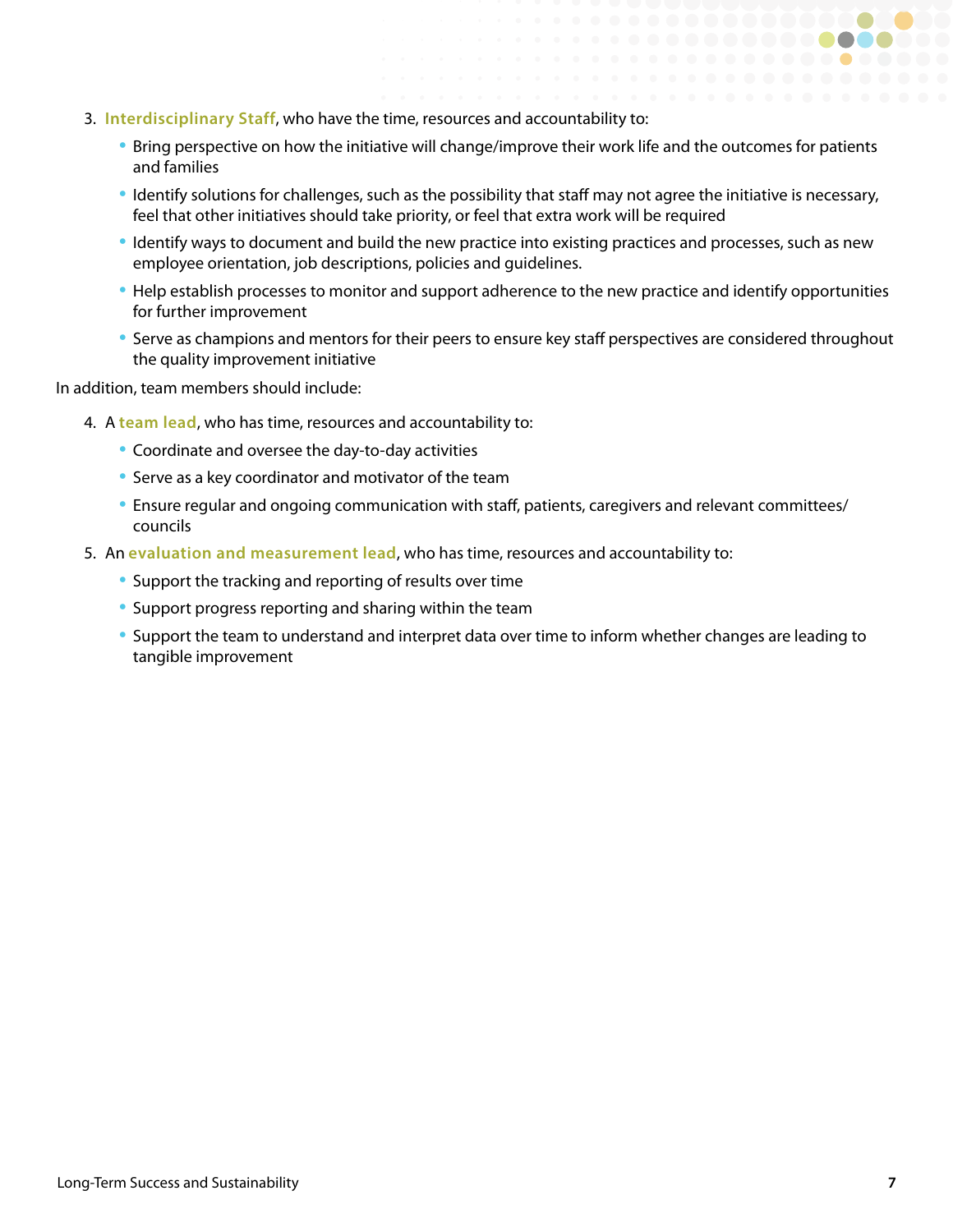## <span id="page-7-0"></span>**2 ESTABLISH MULTIPLE MEASURES TO ASSESS IMPROVEMENTS OVER TIME**

Measurement tells you if the change implemented is having a positive impact, informs needed adaptations and inspires continued change. To support sustainability of an improvement initiative, it is important to:

- 1. **Choose measures and an evaluation plan in partnership** with people who will be impacted by the change, including patients, family and caregiver partners, staff and others. For example, in CFHI's [Appropriate](https://www.cfhi-fcass.ca/WhatWeDo/appropriate-use-of-antipsychotics)  [Use of Antipsychotics](https://www.cfhi-fcass.ca/WhatWeDo/appropriate-use-of-antipsychotics) collaborative, staff and families met to identify how to measure success. Important success indicators included reductions in falls, improvements in social engagement, and reductions in time required to assist with activities of daily living (due to increased independence/mobility of people living with dementia). These measures, identified by the families and staff, proved to be important motivators for staff.<sup>6</sup>
- 2. **Communicate realistic expectations** about when improvements are expected in each of your measures. Many healthcare improvement initiatives will not produce evidence of benefits quickly.<sup>7,8,9,10,11</sup> Creating clear, realistic expectations about when improvements are expected in each of your measures can help to reduce the chance that people will get discouraged and disengaged with the initiative.
- 3. **Identify measures likely to show benefit early in the initiative**, to promote commitment and prevent disengagement.12 Patient, family and staff stories of improved experience are often found sooner than changes in numerical data and can be powerful motivators for change.
- 4. **Have a process and someone accountable for monitoring and reporting** on results regularly.13 This can inform adjustments to the practice (e.g. if negative consequences are detected), and can help to identify new measures to track over time.

CFHI's [Measurement for Improvement Resource and Planning Template](https://www.cfhi-fcass.ca/docs/default-source/itr/tools-and-resources/qi/measurement-for-quality-improvement-template-e.pdf) contains information that can help you identify measures to collect, report and monitor during a healthcare improvement initiative.



## **CREATE A SUSTAINABILITY PLAN**

Plan for sustainability at the beginning of your initiative and create more detailed sustainability plans after there is evidence of reliable improvement. CFHI's [Healthcare Improvement Planner](https://www.cfhi-fcass.ca/docs/default-source/itr/tools-and-resources/qi/healthcare-improvement-planner-e.pdf) and [Long-Term Success Tool and](https://www.cfhi-fcass.ca/docs/default-source/itr/tools-and-resources/qi/long-term-success-sustainability-tool-action-planner-e.pdf)  [Action Planner](https://www.cfhi-fcass.ca/docs/default-source/itr/tools-and-resources/qi/long-term-success-sustainability-tool-action-planner-e.pdf) can be used to quide sustainability planning efforts.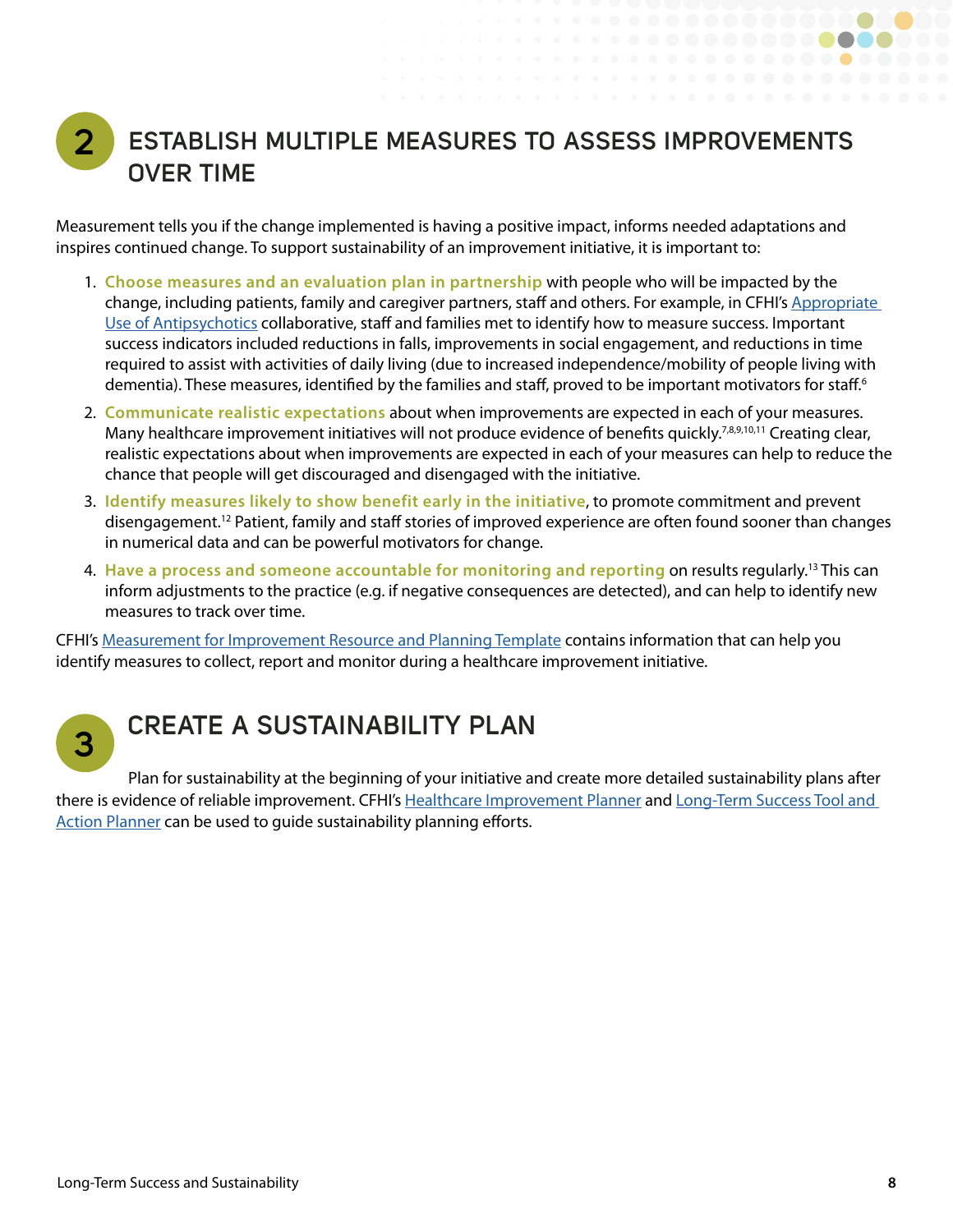#### <span id="page-8-0"></span>**CREATE OPPORTUNITIES TO REGULARLY CONVENE YOUR TEAM AND OTHERS 4**

Regularly meeting with your team and others who will be impacted by and/or who can influence the improvement will keep the initiative top-of-mind, allowing you to create opportunities to learn, share and plan together can support sustainability through, for example:

- Maintain relationships and commitment to support the improvement, while promoting sharing of implementation strategies, resources, policies, challenges and solutions.
- Communicate the benefits of the improvement.
- Identify partnership opportunities and strategies to share results and champion the initiative.
- Provide ongoing education and opportunities to ensure staff have the skills and confidence to embed changes into routine practice.<sup>14,15,16,17</sup> In education efforts to promote sustainability, consider:
	- Identifying people who will be champions/educators/mentors for their peers with the same roles; this can increase understanding of the need for change and how the new practice will impact a person's day-to-day work life.
	- Share resources to reinforce the learnings (e.g. pamphlets, posters, short videos).
	- Evaluate education to make sure it is developing the skills needed.
	- Provide opportunities to practice skills through role-playing within group sessions. This can promote crossstaff learning and relationship building, and can give people a safe space to discuss and solve anticipated problems.18
	- Ensuring active participation from leadership which can improve staff engagement and provide a first-hand opportunity for leaders to hear staff concerns and mitigate them.<sup>19</sup>
- **Celebrate successes** to maintain and renew interest and passion. After initial success of an improvement initiative, passion and interest can easily decrease. On-going opportunities to collaborate, discuss and celebrate the improvement initiative can maintain and renew interest and passion. Example ways to maintain and renew interest and passion includes:
	- Host an anniversary celebration of the initiative launch.
	- Collect and share achievements and stories of impact from patients, families, care partners, staff and others.
	- Establish a process and/or create a committee accountable for planning celebrations and meetings.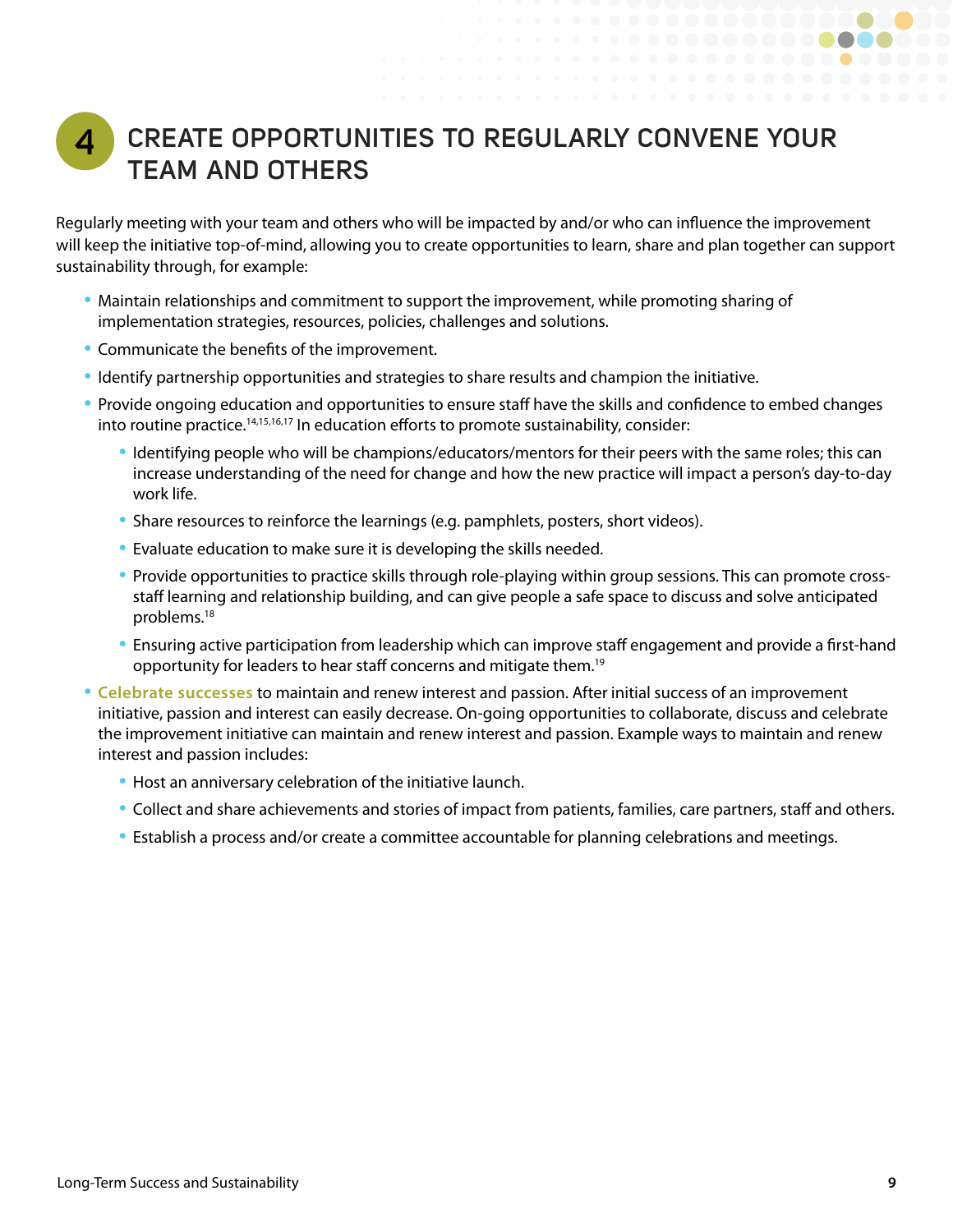<span id="page-9-0"></span>

### **EMBED THE NEW PRACTICE**

Here are different ways to embed new practices, to make the new practice the easy thing to do:

- Ensure new processes are documented and built into existing practices and processes, such as new employee orientation, job descriptions, policies and guidelines.
- Establish processes to monitor and support adherence to the new practice. For example, in CFHI's Appropriate [Use of Antipsychotics](https://www.cfhi-fcass.ca/WhatWeDo/appropriate-use-of-antipsychotics) collaborative, processes included allowing new antipsychotic medications to be prescribed only as 'one time' doses and requiring medication review of all newly prescribed antipsychotics within 24 hours of their prescription
- Discontinue any practices and processes the new practice is set to replace.
- Ensure all staff (including new and casual staff) know what their roles are with respect to the new practice and have the information and supports they need.

#### **ADAPT THE IMPROVEMENT INITIATIVE OVER TIME 6**

Adapting the healthcare improvement to respond to changing needs,<sup>20,21,22,23</sup> new opportunities for improvement and new evidence is crucial. Initiatives that are not adapted to the local context have difficulty sustaining.<sup>24,25,26</sup> Thoughtful and well-planned adaptations are needed to ensure initiatives can continue to deliver intended benefits.<sup>27,28</sup>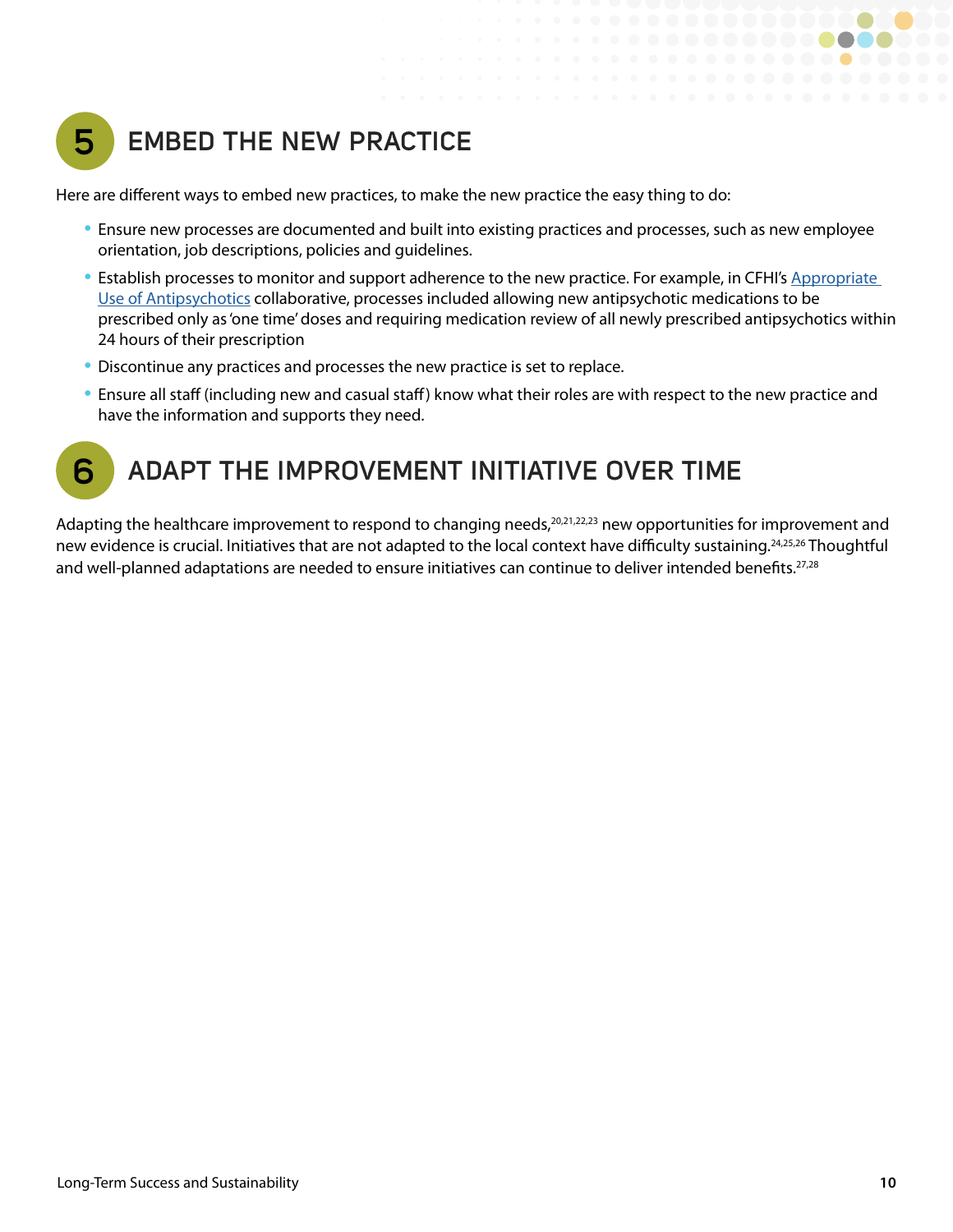# <span id="page-10-0"></span>**ADDITIONAL RESOURCES**

#### **Example Practical Tools and Information to Support Sustainability Planning**

- Health Quality Ontario (2013). [Sustainability Planner Instruction Sheet and Tool](http://www.hqontario.ca/Portals/0/documents/qi/qi-sustainability-planner-instruction-sheet-and-tool-en.pdf)
- CFHI's [Long Term Success Tool and Action Plan](https://www.cfhi-fcass.ca/docs/default-source/itr/tools-and-resources/qi/long-term-success-sustainability-tool-action-planner-e.pdf). This is a discussion tool that can be used by teams leading a healthcare improvement initiative to identify risks and strengths of the twelve factors known to impact long term success.<sup>29</sup> This tool includes a template for an action plan teams can use to mitigate identified risks and build on strengths associated with sustainability.
- [The Program Sustainability Assessment Tool](https://sustaintool.org/). This tool published by the Centre for Public Health Systems Science, Washington University in St. Louis, can be used to rate the sustainability of your program or clinical practice.
- NHS [Sustainability Model and Guide](http://www.qihub.scot.nhs.uk/media/162236/sustainability_model.pdf). The NHS Sustainability Model and Guide can be used to predict the likelihood of sustainability and guide teams to actions to increase the chances that the change for improvement will be sustained.
- [Implementing and sustaining transformational change in health care: lessons learnt about clinical process](https://www.mja.com.au/journal/2008/188/6/implementing-and-sustaining-transformational-change-health-care-lessons-learnt)  [redesign.](https://www.mja.com.au/journal/2008/188/6/implementing-and-sustaining-transformational-change-health-care-lessons-learnt) This paper outlines key criteria for successful use of a clinical process redesign for implementing and sustaining improvement.

#### **Example Resources to Support Patient and Family Partnership**

- [Compensation guidance for patient partners in health care projects](https://pxjournal.org/cgi/viewcontent.cgi?article=1334&context=journal): This paper was written from the perspective of four Canadian patient partners and provides recommendations for how to remove barriers for participation and ensure a wider perspective of patient partners.
- [Budgeting template for engagement of people with lived experience:](https://medium.com/knowledgenudge/how-to-use-chis-new-patient-and-public-engagement-budgeting-tool-f051a55369ca) The George and Fay Yee Centre for Healthcare Innovation has created an Excel template meant to guide development of a budget for patient and family engagement in improvement initiatives.
- [Guidance on taking your patient partnering to the next level:](https://hqontario.ca/Portals/0/documents/pe/patient-partnering-next-level-en.pdf) Health Quality Ontario developed practical advice on overcoming common challenges with partnering with patients and families in your healthcare improvement efforts.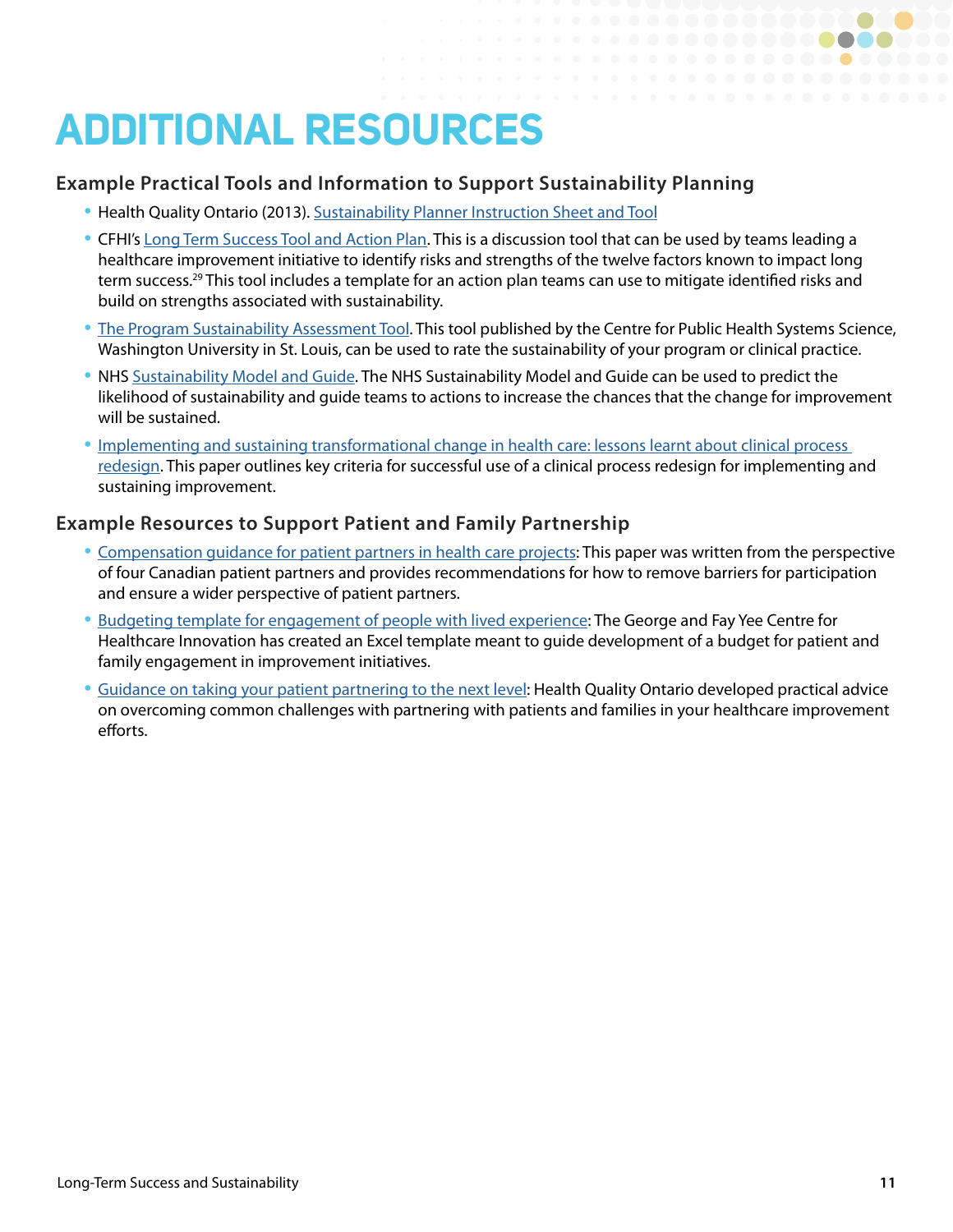## <span id="page-11-0"></span>**ENDNOTES**

1. Health Quality Ontario. *Quality Improvement Primers: Implementing and Sustaining Changes*. 2013. <http://www.hqontario.ca/Portals/0/documents/qi/qi-implementing-and-sustaining-changes-primer-en.pdf>.

. . . . . . **. . . . . . . . . . .** 0

- 2. Lennox L, Doyle C, Reed JE, Bell D. What makes a sustainability tool valuable, practical and useful in real-world healthcare practice? A mixed-methods study on the development of the Long Term Success Tool in Northwest London. *BMJ Open*. 2017;7(9). doi:10.1136/bmjopen-2016-014417
- 3. Health Quality Ontario. *Quality Improvement Primers: Implementing and Sustaining Changes*. 2013. <http://www.hqontario.ca/Portals/0/documents/qi/qi-implementing-and-sustaining-changes-primer-en.pdf>.
- 4. Health Quality Ontario. *Sustainability Planner Instruction Sheet and Tool*. 2013. <http://www.hqontario.ca/Portals/0/documents/qi/qi-sustainability-planner-instruction-sheet-and-tool-en.pdf>.
- 5. *Ibid.*
- 6. Health Quality Ontario. *Quality Improvement Primers: Implementing and Sustaining Changes*. 2013. <http://www.hqontario.ca/Portals/0/documents/qi/qi-implementing-and-sustaining-changes-primer-en.pdf>.
- 7. Wiltsey Stirman S, Kimberly J, Cook N, Calloway A, Castro F, Charns M. The sustainability of new programs and innovations: a review of the empirical literature and recommendations for future research. *Implement Sci*. 2012;7(1):17. doi:10.1186/1748-5908-7-17.
- 8. Martin GP, Weaver S, Currie G, Finn R, McDonald R. Innovation sustainability in challenging health-care contexts: Embedding clinically led change in routine practice. *Heal Serv Manag Res*. 2012;25(4):190-199. doi:10.1177/0951484812474246.
- 9. Elshaug AG, Hiller JE, Moss JR. Exploring policy-makers' perspectives on disinvestment from ineffective healthcare practices. *Int J Technol Assess Health Care*. 2008;24(1):1-9. doi:10.1017/S0266462307080014.
- 10. Gruen R, Elliott J, Nolan M, et al. Sustainability Science: An Integrated Approach for Health-Programme Planning. *Lancet*. 2008;372:1579-1589. doi:10.1016/S0140-6736(08)61659-1.
- 11. Frumkin P, Reingold DA. Evaluation Research and Institutional Pressures: Challenges in Public-Nonprofit Contracting. Published online 2004. [https://papers.ssrn.com/sol3/papers.cfm?abstract\\_id=521362.](https://papers.ssrn.com/sol3/papers.cfm?abstract_id=521362)
- 12. Health Quality Ontario. *Sustainability Planner Instruction Sheet and Tool*. 2013. <http://www.hqontario.ca/Portals/0/documents/qi/qi-sustainability-planner-instruction-sheet-and-tool-en.pdf>.
- 13. *Ibid.*
- 14. Tazim Virani David A. Davis and Whitney Berta LL-C. Sustaining Change: Once Evidence-Based Practices Are Transferred, What Then? *Healthc Q*. 2009;12(1):89-96. <https://www.longwoods.com/product/20420>.
- 15. Curry SJ, Mermelstein RJ, Sporer AK. Sustainability of Community-Based Youth Smoking Cessation Programs: Results From a 3-Year Follow-Up. *Health Promot Pract*. 2016;17(6):845-852. doi:10.1177/1524839916657326.
- 16. Lehr JK, Rice RE. Organizational measures as a form of knowledge management: A multitheoretic, communication-based exploration. *J Am Soc Inf Sci Technol*. 2002;53(12):1060-1073. doi: [https://doi.org/10.1002/asi.10108.](https://doi.org/10.1002/asi.10108)
- 17. Milne S, Greenaway S, Conway K, Henwood W. What Next? Sustaining a Successful Small-Scale Alcohol Consumption Harm Minimization Project. *Subst Use Misuse*. 2007;42:1933-1944. doi:10.1080/10826080701532825